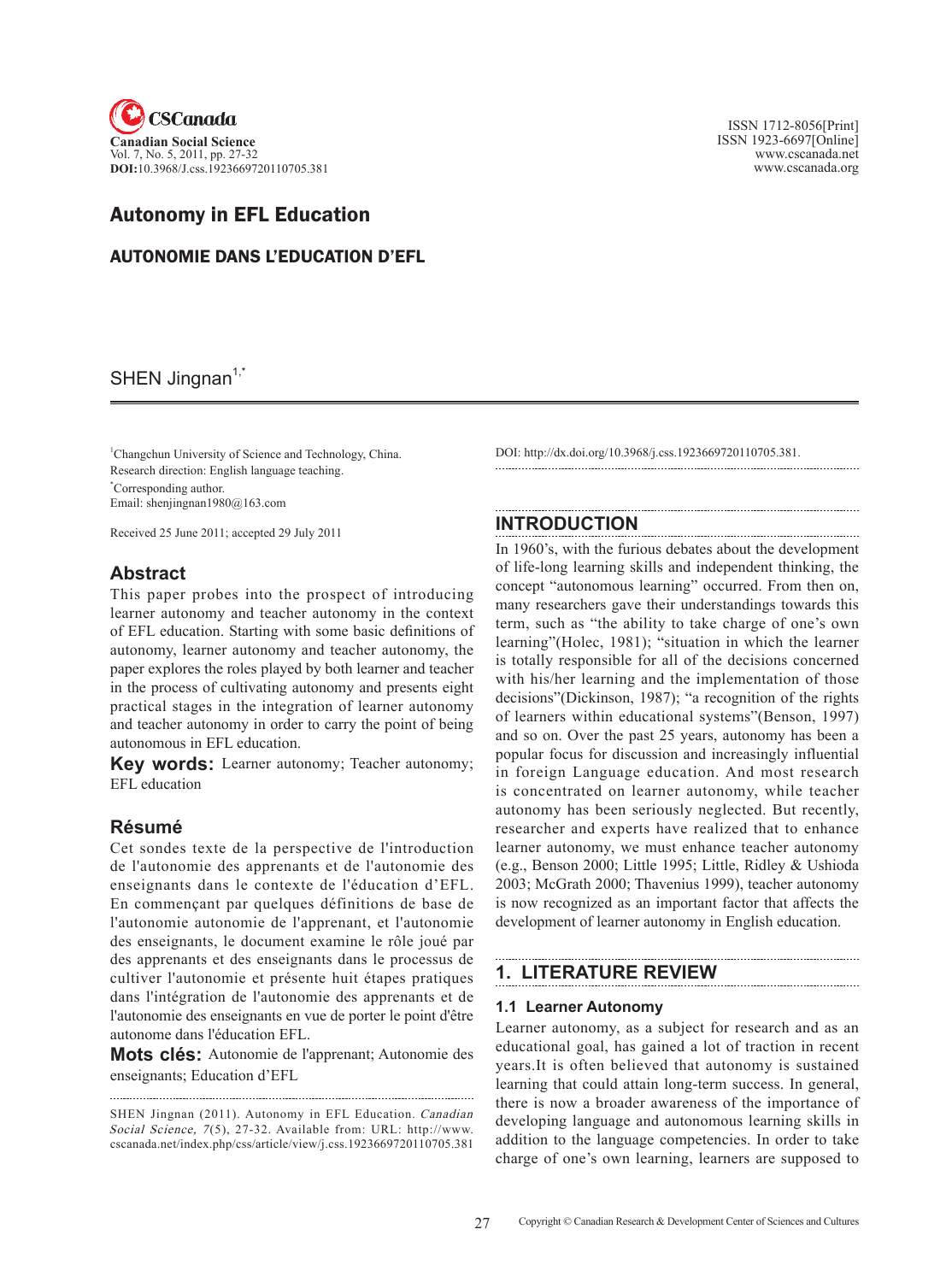have ability and to hold responsibility for all the decisions concerning all aspects of learning. Holec (1981) sees the ability and responsibility as operating in five main areas which are crucial to the practice of autonomy. They are: (1) determining objectives, (2) defining content and progressions, (3) selecting methods and techniques to be used, (4) monitoring procedure of acquisition and (5) evaluating what has happened. Littlewood (1996) highlights the independent capacity to make and carry out the choices which govern his or her actions. This capacity comprises learners' ability and willingness which assume responsibility for their learning to be the core of the notion of autonomy and that "willingness depends both on the motivation and the confidence to take responsibility for the choices required". Little (1996) argues that learner autonomy grows out of the individual's acceptance of his or her own responsibility for learning. The learner is regarded as a decision-maker who has or will develop the capacity for choosing from among available tools and resources to create what is needed for the task in hand (Holec 1985; Little 1991; Dickinson 1995). Viewing from their points of view, motivations and necessary skills are regarded as key points to the success of the development of learner autonomy.

#### **1.2 Teacher Autonomy**

In order to improve learner autonomy, some "learner training" or dedicated strategy instruction should be carried out in contact with the idea of autonomy and some appropriate skills in the language course. In EFL classroom, English teacher is likely to have a major impact on students' development towards autonomy. Teacher autonomy has been defined as the ability to improve one's own teaching through one's own efforts (Lamb & Reinders, 2008). It is usually conceived of as including the ability to understand the students' learning needs and the ability to support them in their development towards autonomy.

McGrath (2000) identifies two different but related dimensions of teacher autonomy: teacher autonomy as self-directed professional action or development; and teacher autonomy as freedom from control by others. The two dimensions are mutually constitutive: in order to be self-directed, teachers need to have freedom from control by others; in order to be free from control, teachers need t o be self-directed.

Smith (2003) defines teacher autonomy in two independent but interrelated domains: domains of teaching and (teacher-) leaning, which broadens the concept of teacher autonomy to integrate teacher autonomy and teacher-learner autonomy. His framework reflects the multidimensional nature of teacher autonomy as shown in blow.

Dimensions of teacher autonomy (adapted from Smith, 2003)

In relation to professional action: Domain of teaching

A. Self-directed professional action (= "self-directed teaching")

B. Capacity f r self-directed professional action (= "Teacher autonomy (I))

C. Freedom from control over professional action (= "Teacher autonomy (II)")

In relation to professional development: Domain of teacher-learning

D. Self-directed professional development (= "selfdirected teacher-learning")

E. Capacity f or self-directed professional development (= "Teacher-learner autonomy (I)")

F. Freedom from control over professional development ("Teacher-learner autonomy (II)")

2. INTEGRATION OF LEARNER AND TEACHER AUTONOMY

#### **2.1 Learners' Role**

Since we believe that learner has the power to take charge of his own learning, he/she is supposed to make his/her plan, to implement the plan, to monitor, organize and assess his/her implementation, to make adjustment so as to form a new plan. In this way, an autonomous cycle has been formed.

In order to foster autonomy, learners should be equipped with two basic factors: willingness and capability.

Firstly, learners should have desire to take responsibility for their learning, such as setting learning tasks, selecting learning method, and evaluating learning process, etc. We often conclude that desire to learn as motivation. Language learners should find the suitable ways to motivate their desire to learn by promoting positive language-related values and attitudes (Dornyei, 2001).

It involves three value dimensions: intrinsic value, integrative values and instrumental value. Brophy (1999) once argues that the curiosity is inherent for students and the learning process should be enjoyable and intrinsic pleasure. At the same time, language learning is influenced by society and culture. If a learner wants to learn effectively, he/she must be exposed to everything that has connection with that language, such as culture, literature, traditional customs and native speakers, which falls into the scope of integrative values. As to instrumental value, it is related to the practical benefits that the mastery of the target language will produce, such as getting a better job; earning more money; going abroad to study (Dornyei, 2001).

Secondly, at the practical level, autonomous learner requires insight, a positive attitude, a capacity for reflection, and a readiness to proactive in self-management and in interaction with others. To specific, Wenden (1998) concludes seven roles of autonomous learners in aspect of language learning: 1).Autonomous learners have insights into their learning styles and strategies; 2). Autonomous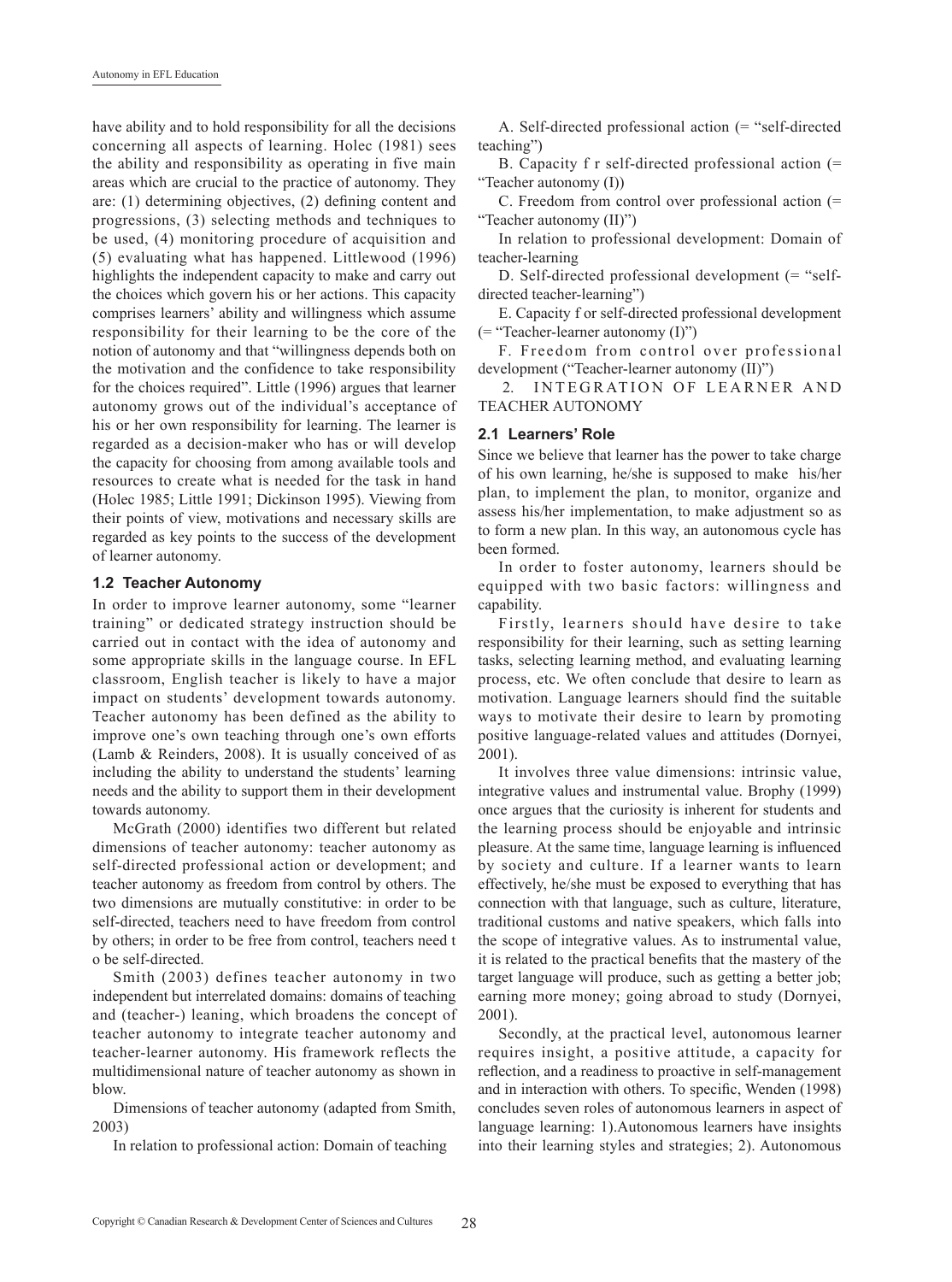learners take an active approach to the learning task at hand; 3). Autonomous learners are willing to take risks, i.e. to communicate in the target language at all costs; 4). Autonomous learners are good guessers; 5). Autonomous learners attend to form as well as content, that is, place importance on accuracy as well as appropriateness; 6). Autonomous learners develop the target language into a separate reference system and are willing to revise and reject hypotheses and rules that do not apply; 7). Autonomous learners have a tolerant and outgoing approach to the target language.

### **2.2 Teachers' Role**

There are two aspects of teacher autonomy: teacher's ability to make decisions about teaching and their own professional development; and a set of teaching skills relevant for developing autonomy. As to EFL education, we often discuss the latter role that a teacher should take on in order to improve the ability to understand the students' learning needs and support them in their development towards autonomy.

Wright (1987) believes that the teachers' roles are multiple in autonomous learning situations. Besides transmitting language knowledge, teachers should carry on more responsibilities in the process of language education, such as counselors, facilitators, coordinators, organizers, assessors and even resource. Gardner & Miller (2002) concludes EFL teachers' roles from the aspect of management as counselors, assessors, evaluators, material developers, administrators, organizers and leaders and so on. In this sense, in the process of promoting and helping students' autonomous study, English teachers are supposed to help students establish study goals, choose the learning content and progress, select the learning method and strategy, monitor the learning process and evaluate the learning effect.

## **2.3 Interplay between Learner and Teacher Autonomy**

With the development of learner-centered models of language learning, it does not simply diminish teacher responsibilities (Arnold 1999), but rather reorient teacher roles to share out the power with learners and to give them opportunities to take greater control over their learning (Dickinson 1996) . Although most adult students are conscious that learning is learners' own responsibility and they are willing to take responsibility for their own learning. They have confidence in learning English well through their own efforts. At the same time in the real practice of autonomy, they also call for teacher's guidance, encouragement, monitoring, cooperation and so on.

There is a framework for self-directed learning developed by one of the authors (Reinders, 2010). This includes eight stages in the self-directed learning process (see Figure 1). These stages are iterative; they form a cycle that repeats and builds on itself. Both learners and

teachers will be involved in the process of building up the self-directed learning during which they are interplayed with each other to foster their reflection, motivation and interaction in order to enhance the ability of autonomy. They are widely considered to be the key skills learners need to be able to self-direct their learning. We will focus on the more practical skills involved in the development of autonomy of both learners and teachers.



**Figure 1 The Iterative Self-directed Learning Process**

### **Stage One: Identifying Learning Need**

At this stage, teachers try to help learners find out an explicit understanding about their language learning beliefs, motivations, habits as well as expectations in the EFL course with the help of questionnaire, interactive discussion and interview. According to the data collected from all students, teachers should help learners form a correct belief of learning a foreign language and train learners to have autonomous senses because learners' beliefs and attitudes to foreign language autonomous study will influence the development of their autonomy. Then teacher may induct learners to substitute intrinsic and integrative motivation for instrumental one because the nature of having interest and curiosity towards the target language as well as its society and culture will provide long-term momentum to probe into language learning autonomously. In addition, teachers should know about students' learning habits in order to give them corresponding guidance according to their different levels, and make them have clearer understanding about their own learning requirement and expectation. As to teachers, it is important to lucubrate in the aspect of EFL learners' needs because it will set a direction for further foreign language teaching to avoid a wrong way to go, which will lay a good foundation for teaching autonomy.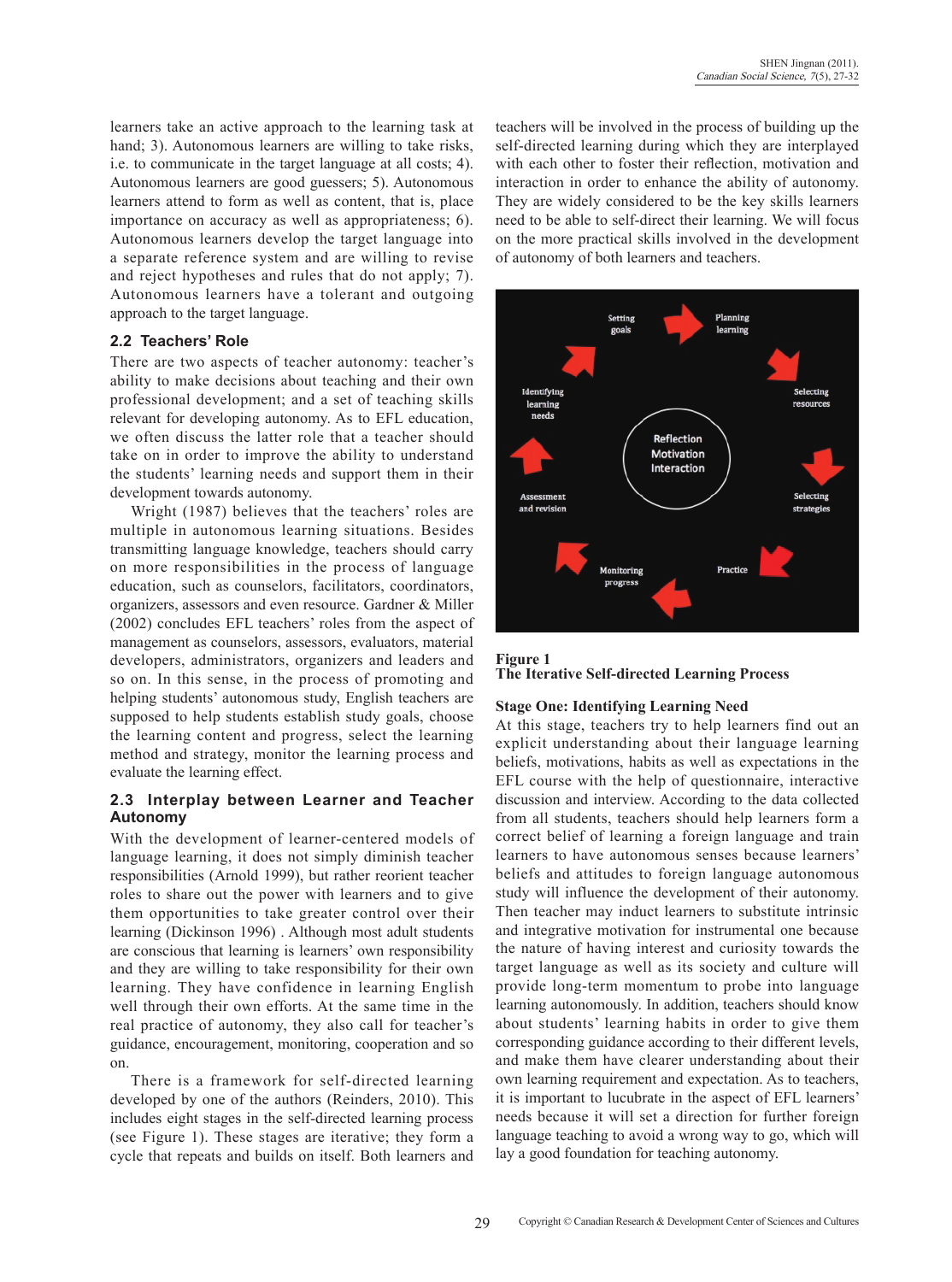#### **Stage Two: Setting Goals**

From stage one, teachers may have helped students establish a clear view about their own self-learning circumstances which sets a good preparation to the following stages. Since learners have proper evaluation about their learning level and learning expectation, teachers may guide students to set up their own autonomous learning goals according to their different levels which consist of long-term goals and short-term goals. The former comprises curriculum goals, academic goals as well as semester goals. The latter refers to setting goals for each unit, each class, even for each learning group's learning activities. When setting goals, teacher should instruct students to command optimal level of goal difficulty(as shown in figure 2), that means, the goals should be challenging: learners could easily get to their goals without too much difficulties if they are too low which results in that the driving force of self-learning will not be long-termed; On the contrary, learners will give them up since it is impossible for them to realize their goals if they are too difficult.



**Effect of Goal Difficulty on Performance** (McShane & Glinow 2003: 85)

By helping learners set up their goals, teachers may set up corresponding teaching goals to enhance the realization of both learning goals and teaching goals autonomously.

#### **Stage Three: Planning Learning**

According to learners' different level of goals set up in the previous stage, teachers may urge students to identify their objectives, determine how they will achieve them and make a detailed learning plan (as shown in figure 3). A time limit should be set on each detailed planning, such as listening, speaking, reading, writing, translating… They may have different activities and time limit according to their habits and levels in control of that skill. Planning may also go on while a task is being performed. Here, learners may change their objectives and reconsider the ways in which they will go about achieving them. After finishing each activities, learners should reflect the work they did today and write a few words to remain themselves of their performance or anything they need to consider in future self-access work and give the further learning plan activities, may be a long-term one.



## **Figure 3**

Being conscious of learners' detailed learning plan as well as further learning plan, teachers become to be clear about the teaching plan to arrange a series of teaching activities, and within a time limit, the teaching plan and teaching activities may allocate some emphasis and priorities upon one another.

#### **Stage Four: Selecting Resources**

Nowadays, many universities have established foreign language self-access resources, which can enable autonomous learners to scan, select, listen to, copy written or listening materials. Autonomous learners not only need discuss, debate or communicate with others, but also need pen-pals, e-pals and partners of other forms. Self-access resources such as networks and websites can gather learners and offer them a platform or activity base, provide a virtual language learner environment and at the same time it can monitor the whole process. Facing with multifarious language learning materials, teachers should take charge of the selection of material, counseling, organizing and try to combine the learning content of self-access resources with the teaching content in class in which beneficial surroundings can be supplied to autonomous learners, so teachers can design a great deal of communicative activities which can be used in class according to learning content in self-access resources.

#### **Stage Five: Selecting Strategies**

Teachers may combine with the class teaching to introduce learning strategy and techniques and foster the learners' ability of autonomy through the model of strategy training, which consists of cultivation of cognitive strategy and cultivation of metacognitive strategy. The former can help learners learn about all kinds of learning strategy skills, such as listening skills, communicative strategies, reading strategies, writing techniques, translation skills and question-answer skills, etc.; the latter can help learners form a good habit of making study plan, choosing study method, arranging study task, monitoring the study process, and checking the flow of study tasks.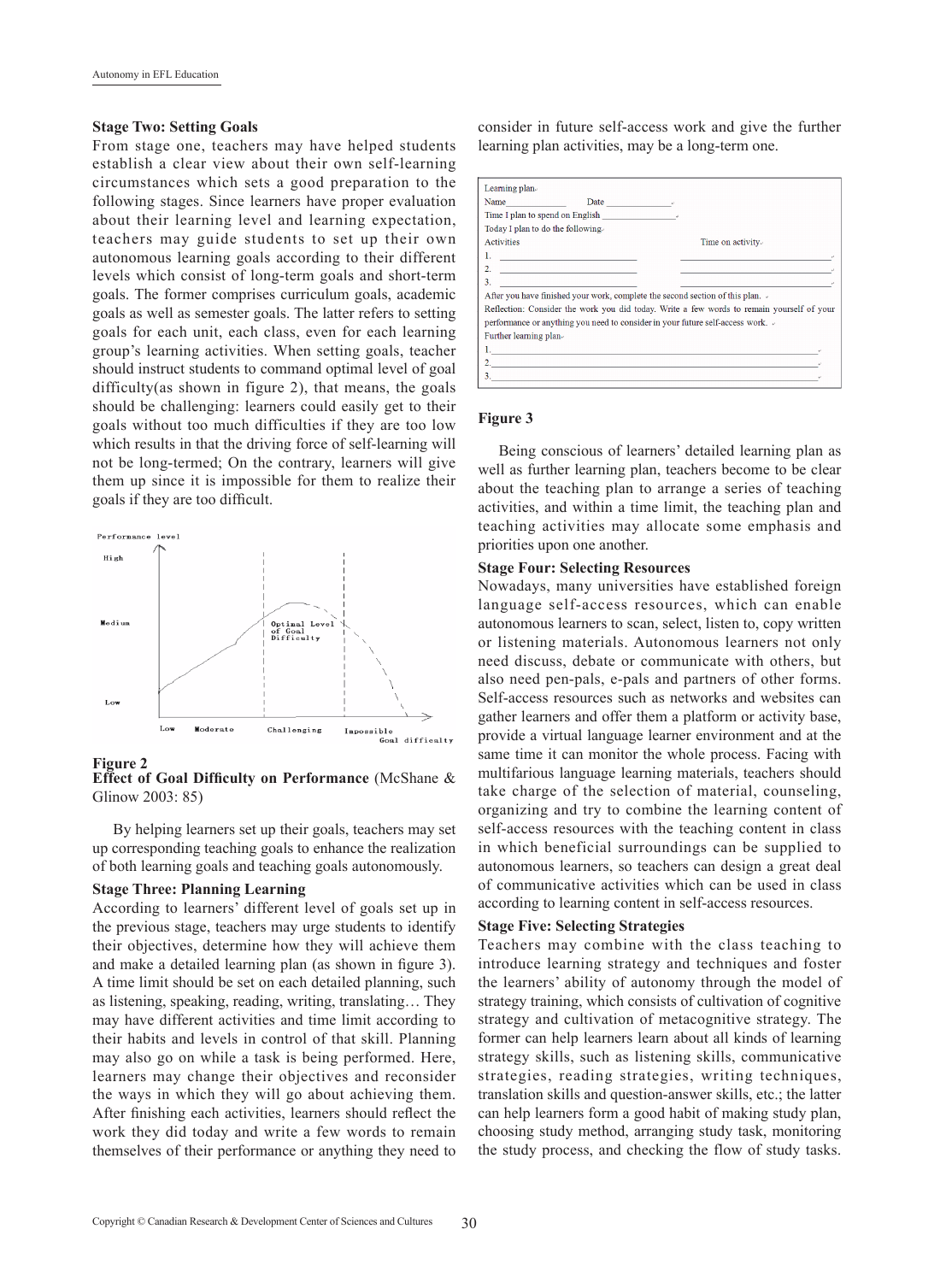Only by implementing the above strategies can learners abilities of autonomy be gradually improved.

The main task for teachers at this stage is to cultivate learners' strategies in practical situation: 1) Presentation: teachers present the strategy which will be used; 2) Modeling of strategies: teachers show learners how to use this strategy; 3) Scaffolding: teachers provide the learners with the related material in order to do the related exercises; 4) Evaluation: teachers check the learners' the performance about newly-learnt strategy; 5) Expansion: teachers will offer learners chances as many as possible to do the comprehensive training about all kinds strategies.

#### **Stage Six: Practice**

Learner autonomy is set based on the teachers' withdrawal of the dominant roles in the EFL process, so teacher should be converted to be a partner in the process of language learning. In practice, when problems emerge, teachers appear to handle them cooperatively and their support should be appropriate. The opportunity to practice a foreign language should always be kept for learners.

#### **Stage Seven: Monitoring Progress**

At this stage, language teachers may facilitate language learners to keep learning reports to ask themselves questions such as: "How am I doing? Am I having difficulties with this task?" and so on. Keeping learning reports is a good way to monitor one's own learning process and evaluate one's own learning progress. Learners can be fully aware of what and how they are learning by recording their own learning performances as well as reflecting their strong and weak points while performing certain learning tasks. By examining those learning reports, teachers may have a full glimpse of progress of each learning section, and accordingly adjust teaching contents and speed to language learners' needs. If learners can foster the habit of keeping reports throughout their learning processes, they can assume more responsibility in their own learning and thus cultivate autonomy in language learning.

### **Stage Eight: Assessment and Revision**

Self-assessment is an attractive alternative or addition to traditional forms of assessment for the language teachers which aims to help students develop characteristics of the "good language learner". It involves the ability to assess their own performance and the ability to be self-critical. Teachers may instruct learners to record their learning situations, such as their studying feeling regularly and record their success and failure and then analyze its reason in order to have a better understanding about their own autonomy, and begin naturally to reflect on how to become more successful autonomous learners. After a period of time teachers can help learners analyze their study situations according to learners' recording, and make reasonable suggestions in time. Revision in time may help learners reinforce their memory and command of previous learning and facilitate the out-put of foreign language. This can not only help learners get better insights into their used strategies but also help learners realize the necessity to evaluate their study goals and outcome continually.

Based on assessment and revision, learners and teachers can cooperatively adjust learning needs, set new goals, make new learning plans, select new resources, select appropriate strategies, carry on refreshed practices, monitor new progress and form a new assessment to form an autonomous cycle in language learning with the dynamic interaction between teacher autonomy and learner autonomy.

# **CONCLUSION**

All learning is ultimately autonomous in the sense that learning depends on the efforts of the learners themselves, so autonomous way of thinking should be cultivated and developed among EFL learners and teachers. They need to be more aware of the benefits that autonomy brings forth to English education and be ready to take on their new roles, and interactively cooperate with each other to enhance autonomy abilities. Teachers should design and organize various activities to prepare students for more independence and responsibility.

# **REFERENCES**

- Arnold, J. (1999). Affect in Language Learning(Ed). Cambridge: Cambridge University Press.
- Benson, P. (1997). The Philosophy and Politics of Learner Autonomy. In P. Bensyon & P. Voller (Eds.). Autonomy and Independence in Language Learning, pp.29-30. London: Longman.
- Benson, P. (2000). Autonomy as a Learners' and Teachers' Right. In B. Sinclai r, I. McGrath & T. Lamb (Eds.), Learner Autonomy, Teacher Autonomy: Future Directions, pp.111- 117. Harlow, England: Pearson Education.
- Brophy, J. (1999). Toward a Model of the Value Aspects of Motivation in Education: Developing Appreciation for Particular Learning Domains and Activities. Educational Psychologist, 34(2). 75-85.
- Dam, L. (2003). Developing Learner Autonomy: The Teacher's Responsibility. In D. Little, J. Ridley  $& E$ . Ushioda (Eds.), Learner Autonomy in Foreign Language Classrooms: Teacher, Learner, Curriculum and Assessment, pp.135-146. Dublin: Authentik.
- Dickinson, L. (1987). Self-Instruction in Language Learning, pp. 9-12. Cambridge: Cambridge University Press.
- Dickinson L. (1995). Autonomy and motivation: A literature Review. System 23(2), 165-174.
- Dickinson, L. (1996). Talking Shop: Aspects of Autonomous Learning. In T. Hedge & N. Whitney (Eds.), Power, Pedagogy and Practice, 101-108. Oxford: Oxford University Press.
- Dornyei, Z. (2001). Motivational Strategies in the Language